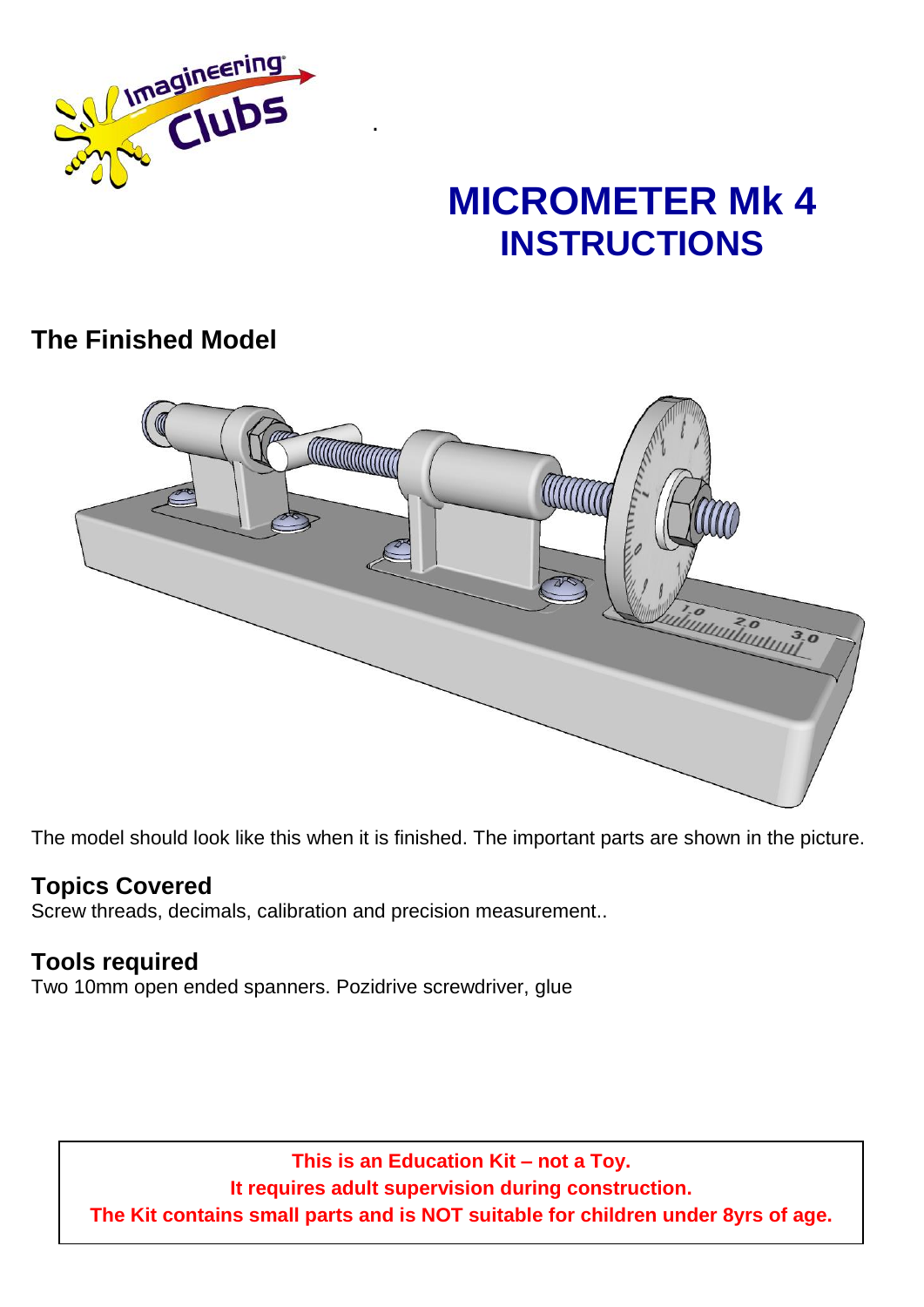

| Item         | Description                   | Number | Check |
|--------------|-------------------------------|--------|-------|
| 1            | Base                          | 1      |       |
| $\mathbf{2}$ | Blocks (Anvil & Spindle)      | 2      |       |
| 3            | M6 x 100 mm long Spindle bar  | 1      |       |
| 4            | M6 x 50mm long Anvil Screw    | 1      |       |
| 5            | M6 flat washer                | 2      |       |
| 6            | M6 nuts                       | 5      |       |
| 7            | M4 x 10mm long screws         | 4      |       |
| 8            | M4 washers                    | 4      |       |
| 9            | M4 nuts                       | 4      |       |
| 10           | Circular & Linear Scales card |        |       |
| 11           | Disc                          |        |       |

1. Check you have all the Parts and tick them off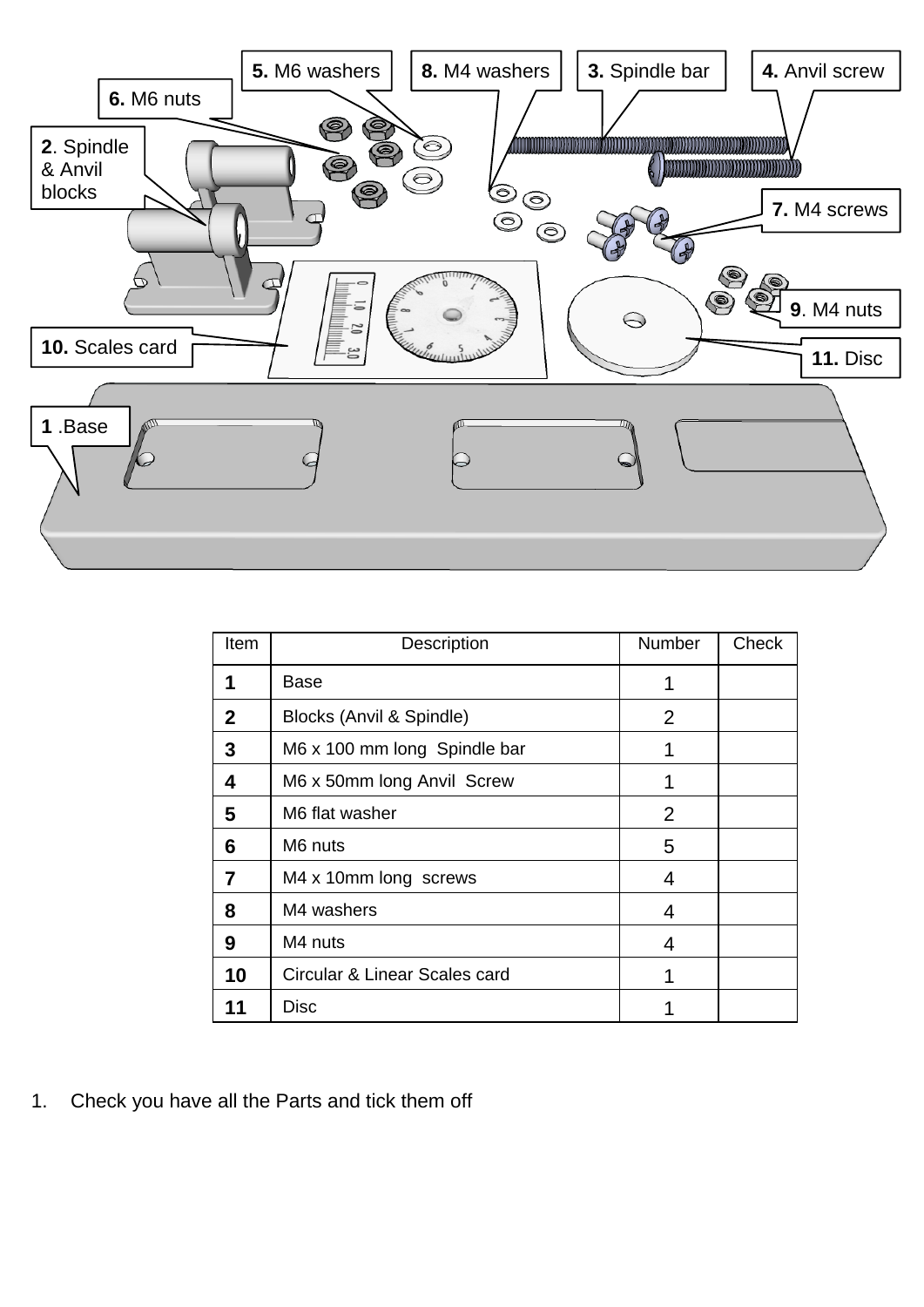#### **2. Assembling the Base & Blocks**

Take the Base (1) and place the two Blocks (2) into the top recesses so that the large ends face each other.

Take the M4 screws (7), put on M4 (8) washers and push them down through the Blocks and the holes in the Base. Spin on the M4 nuts (9) underneath and push them up into the hexagonal recesses. Tighten the screws on



top with a screwdriver to secure the Anvil and Spindle Blocks in place.

#### **3. Fitting the M6 nuts in the Blocks**

Take the long Spindle bar (3), push it through the Spindle Block (the one farthest from end of base) and run a nut onto each end. Using a 10mm spanner tighten the outer nut as shown, drawing the other nut into the recess in the Spindle Block. Then loosen the outer nut, unscrew the spindle bar and repeat the procedure to draw a nut into the Anvil block.

Remove the Spindle bar from the Anvil block then screw the Anvil screw  $(4)$  through the nut by  $9 -$ 10mm. Screw on a second nut (a lock nut) to contact the first nut (but not tight yet).





#### **4. Attaching the Scales**

Cut out the Circular scale and glue to the disc. Cut out the Linear scale and glue it in the recess on the base.

Rescrew the Spindle bar into the Spindle block and screw it until it just touches the Anvil screw end. Spin out the nut on the Spindle bar, put on a washer, then the Circular scale disc, another washer and the last nut.

Adjust the nuts to position the disc so that the Circular scale 0 is at the bottom just above the 0 line on the Linear scale. Tighten the nuts to secure the disc.